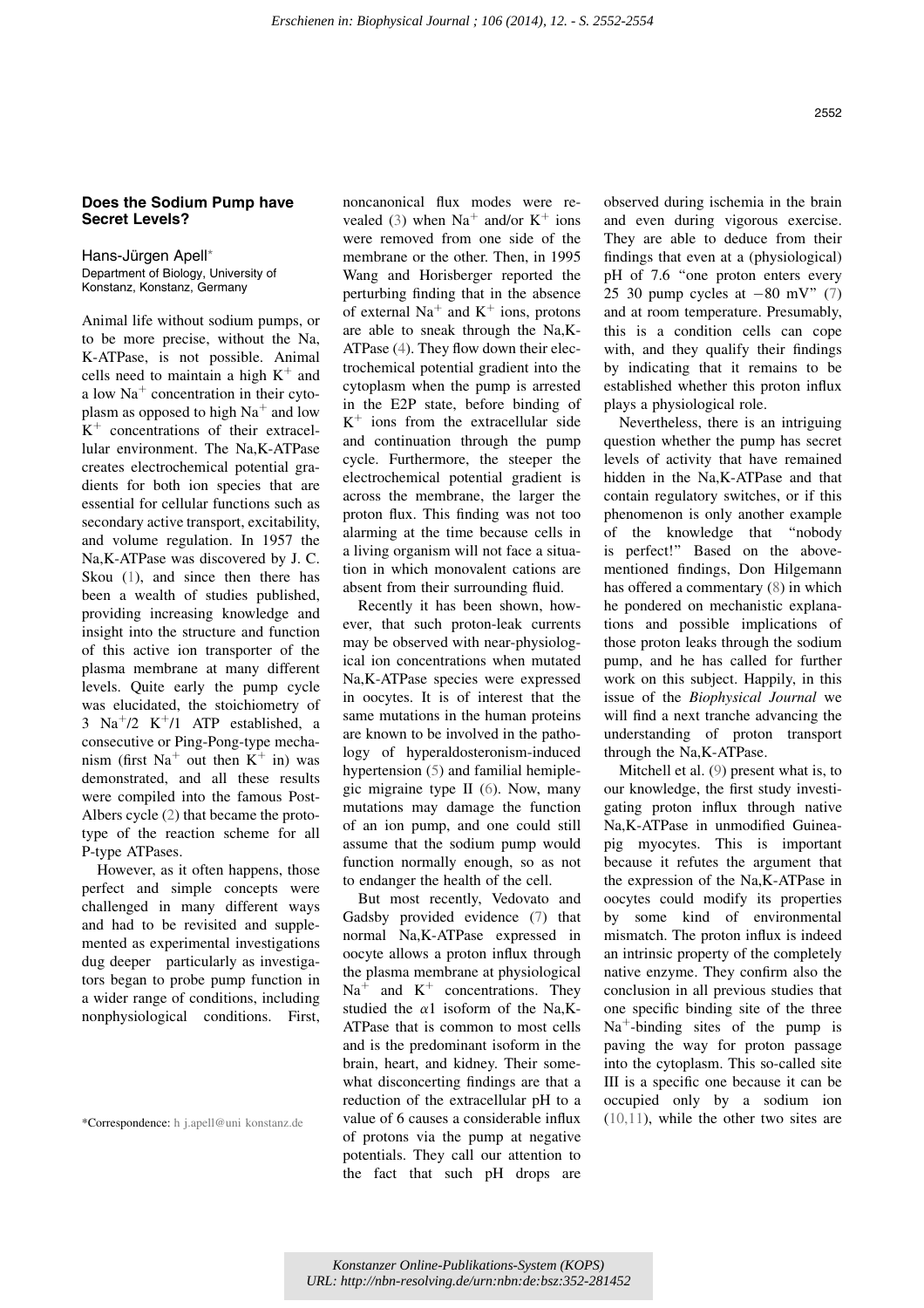used alternatingly also by the transported potassium ions. Proton-leak currents can be observed only when site III is empty. A  $Na<sup>+</sup>$  ion in this site blocks any passage of protons, perhaps sterically and definitely by electrostatic repulsion.

An important and interesting new finding is a dual effect of protons that are able to activate and inactivate the proton flux depending on their concentration, similar to the effect of  $Na<sup>+</sup>$ , which reduces the proton flux at low and high concentrations, and promotes it at intermediate concentrations of ~10 mM  $\text{Na}^+$  as reported here, and as was found before (4). Mitchell et al. (9) offer an elegant explanation for the complex  $pH$  and  $Na<sup>+</sup>$ -concentration dependence of the proton flux: In the E2P conformation of the Na, K-ATPase, when the unspecific ionbinding sites, I and II, are accessible from the extracellular side of the membrane, occupation by two identical ions,  $2 K<sup>+</sup>$ ,  $2 Na<sup>+</sup>$ , or  $2 H<sup>+</sup>$  inhibits the proton leak through the sodium pump. In contrast, mixed occupation, such as  $1 \text{ Na}^+$  and  $1 \text{ H}^+$ , does permit the leak current. From all that we know, it can be taken for granted that in this condition the  $Na<sup>+</sup>$ -specific site III will be empty when sites I and II are not occupied by two  $Na<sup>+</sup>$  ions. Therefore, such a mixed occupation state provides the condition that is mandatory for proton translocation through the protein.

Now two more questions remain unanswered: How does the proton get to the cytoplasm from its location in site III which is accessible in the E2P state from the extracellular aqueous phase? And, what is so special about those states in which two identical ions occupy sites I and II?

Possible answers to the first question have been suggested. Vedovato and Gadsby (7) considered transitions between phosphorylated (sub)states that are involved in the proton import. Based on this concept, Hilgemann formulated a working model (8) that proposes a conformational rearrangement of the pump's membrane domain

after  $Na<sup>+</sup>$  site III is cleared of its normal incumbent. Such a rearrangement would open a narrow pathway for protons through the barrier separating site III from the cytoplasmic aqueous phase. An alternative was raised by Wang and Horisberger (4), who considered a likely explanation to be that ''the barrier closing the intracellular access in the E2 conformation ... is not tight for protons." An experimental finding supporting this idea is the observation that protons are able to escape from their occluded state in a bacterial P-type H-ATPase (12). Also, bacteriorhodopsin teaches us how protons brachiate through the protein without need for an explicit ion-channel structure (13). It seems that we have to wait for additional experimental details to respond to this question with a refined explanation, and surely, a crystal structure of the E2P conformation with an empty site III would be highly desirable to increase our understanding.

To address the second question about the role of the occupation of sites I and II, we have to remember that in the E2P state the exchange of ions between these binding sites in the membrane domain and the extracellular aqueous phase is a continuous, diffusion-controlled coming and going of ions through a wide, water-filled access channel. The only directionality in these stochastic processes is the socalled binding affinity of the ion sites that makes some ion species fit tighter (and therefore longer) than other species. As a consequence, one will find a continuously changing occupation of both sites with  $\text{Na}^+$ ,  $\text{K}^+$ , and  $\text{H}^+$ ions, and the probability at which an ion is bound will be controlled by the ion concentrations in the aqueous bulk phase. When two  $K^+$  ions happen to fill the sites (and they have the highest binding affinity to those sites), the protein is able to undergo the next step forward in the pump cycle, i.e., dephosphorylation and occlusion of the binding sites, and then proceeds onwards. This reaction sequence is also possible with two bound  $H^+$  ions that are known to act as congeners of  $K^+$ , but with much lower efficiency. When two  $Na<sup>+</sup>$  ions occupy the binding sites, which is probable at high  $Na<sup>+</sup>$  concentrations, a step backward in the pump cycle may occur, i.e., one of the  $Na<sup>+</sup>$  will slip into site III, and a third  $Na<sup>+</sup>$  may bind.

With these processes in mind, one can offer a working model that explains why states occupied by two identical ions are special: They promote progress to the next or to the previous state in the Post-Albers cycle in which the door is closed for the proton influx, either by occlusion of all sites or by occupation of site III. In contrast, when a proton is present in one of these mixed E2P states, it may sneak into the empty site III and carry on to the cytoplasm.

If this model turns out to be true, there would be no secret level, the standard model would do, and one could allude to the motto ''nobody is perfect.'' Then another question remains to be asked: How does the pump know that there are two identical ions in its sites? But that is another story.

## **REFERENCES**

- 1. Skou, J. C. 1957. The influence of some cations on an adenosine triphosphatase from peripheral nerves. Biochim. Biophys. Acta. 23:394 401.
- 2. Post, R. L., C. Hegyvary, and S. Kume. 1972. Activation by adenosine triphosphate in the phosphorylation kinetics of sodium and potassium ion transport adenosine tri phosphatase. J. Biol. Chem. 247:6530 6540.
- 3. Glynn, I. M. 1985. The  $Na^+, K^+$  transporting adenosine triphosphatase. In Membrane Transport. A. N. Martonosi, editor. Plenum Press, New York, pp. 35 114.
- 4. Wang, X., and J. D. Horisberger. 1995. A conformation of  $Na^+ K^+$  pump is perme able to proton. Am. J. Physiol. 268:C590 C595.
- 5. Azizan, E. A., H. Poulsen, ., M. J. Brown. 2013. Somatic mutations in ATP1A1 and CACNA1D underlie a common subtype of adrenal hypertension. Nat. Genet. 45:1055 1060.
- 6. Tavraz, N. N., T. Friedrich, ..., M. Dichgans. 2008. Diverse functional consequences of mutations in the Na<sup>+</sup>/K<sup>+</sup> ATPase  $\alpha$ 2 sub unit causing familial hemiplegic migraine type 2. J. Biol. Chem. 283:31097 31106.